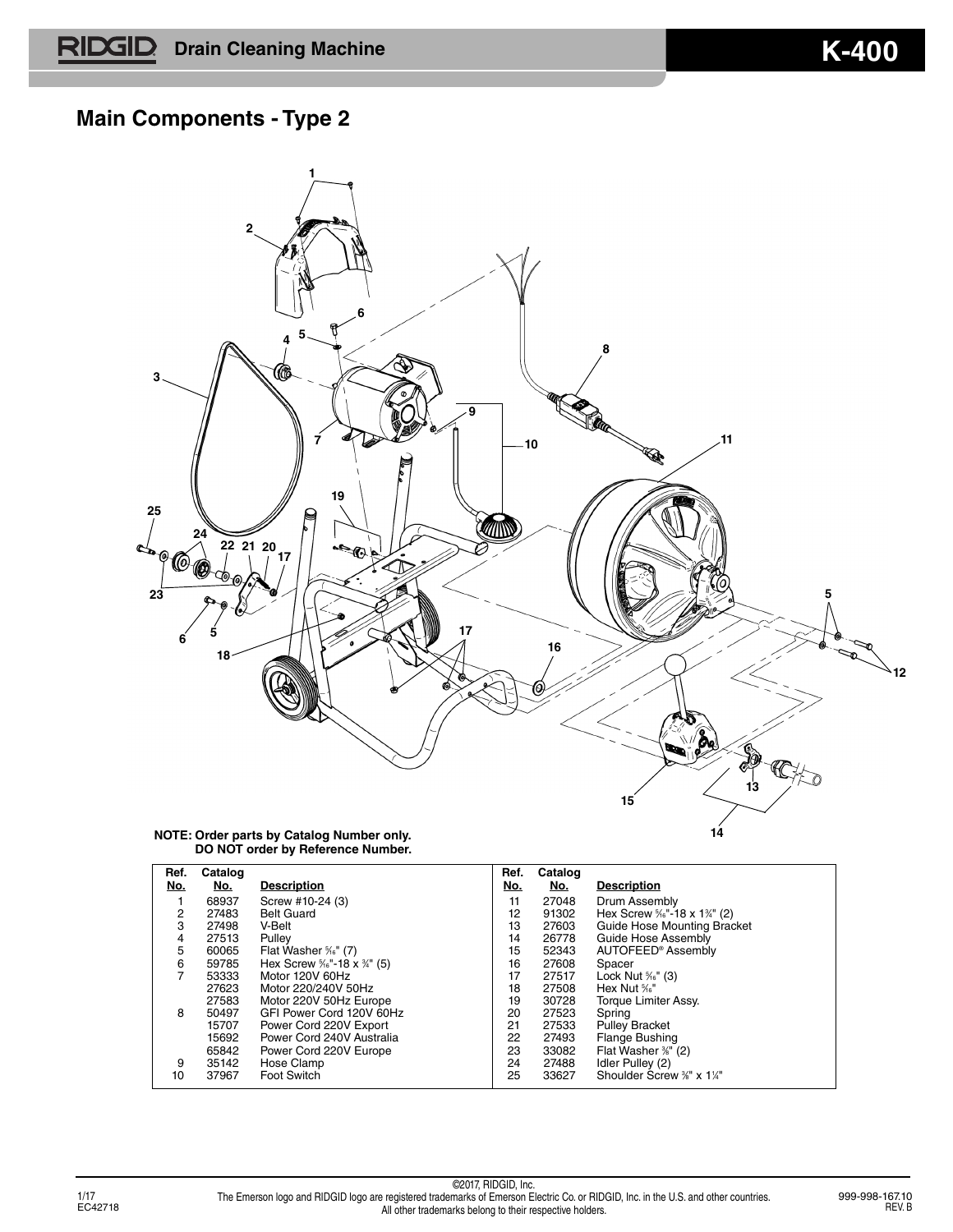### **Frame Assembly - Type 2**



#### **NOTE: Order parts by Catalog Number only. DO NOT order by Reference Number.**

| Ref.        | Catalog    |                          | Ref.       | Catalog    |                       |
|-------------|------------|--------------------------|------------|------------|-----------------------|
| <u>No.</u>  | <u>No.</u> | <b>Description</b>       | <u>No.</u> | <u>No.</u> | <b>Description</b>    |
| $1^*$       | 53323      | Handle Only              | 9*         | 34245      | Retaining Ring (2)    |
|             | 53518      | Handle Assembly Complete | 10         | 13617      | Hex Nut %" - 11       |
| $2^*$       | 68937      | Screw, #10-24 Pan Head   | 11         | 46682      | Lock Washer 5/8"      |
| 3*          | 53318      | <b>Flat Spring</b>       | $12**$     | 27518      | Wheel Axle            |
| $4^*$       | 53313      | Bent Pull Pin %"         | 13         | 60842      | Wheel (2)             |
| $5*$        | 59970      | Flat Washer %" (2)       | $14**$     | 59810      | Retaining Ring (2)    |
| $6*/**$     | 27558      | Plug 1" (3)              | 15**       | 53348      | Cord Wrap Cap (2)     |
| $7^{\star}$ | 27588      | Bushing                  | 16         | 27463      | Drum Shaft            |
| 8*          | 53353      | Handle Axle              | $17**$     | 53398      | <b>Frame Assembly</b> |

\* Included With 53518 Handle Assembly Complete

\*\* Included With 53398 Frame Assembly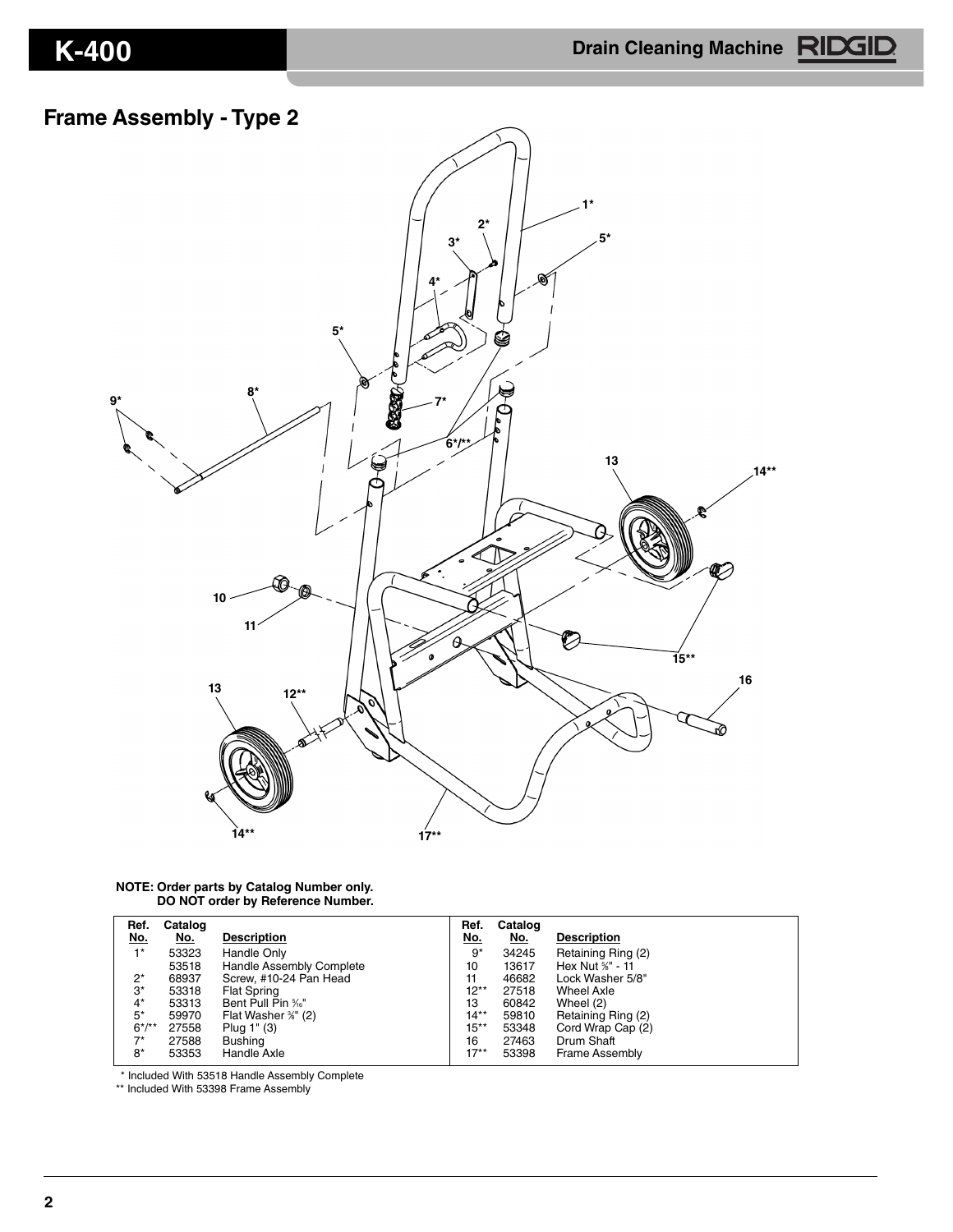# **Drum Assembly**



| Ref.<br>No. | Catalog<br>No. | <b>Description</b>       |
|-------------|----------------|--------------------------|
|             | 27048          | Drum Assembly            |
| 1           | 27543          | Sleeve Bushing           |
| 2           | 27528          | Drum                     |
| 3           | 27478          | Guide Tube               |
| 4           | 27448          | Guide Tube Bushing       |
| 5           | 27468          | Sleeve Bushing           |
| 6           | 27548          | Drive Screw              |
| 7           | 39582          | Set Screw $5/16$ " x 1"  |
| 8           | 37912          | Set Collar Assembly      |
| 9           | 27443          | <b>Bearing Support</b>   |
| 10          | 27578          | Screw #8 - 16 x 3/4" (3) |
| 11          | 56147          | Cable Clamp Assembly     |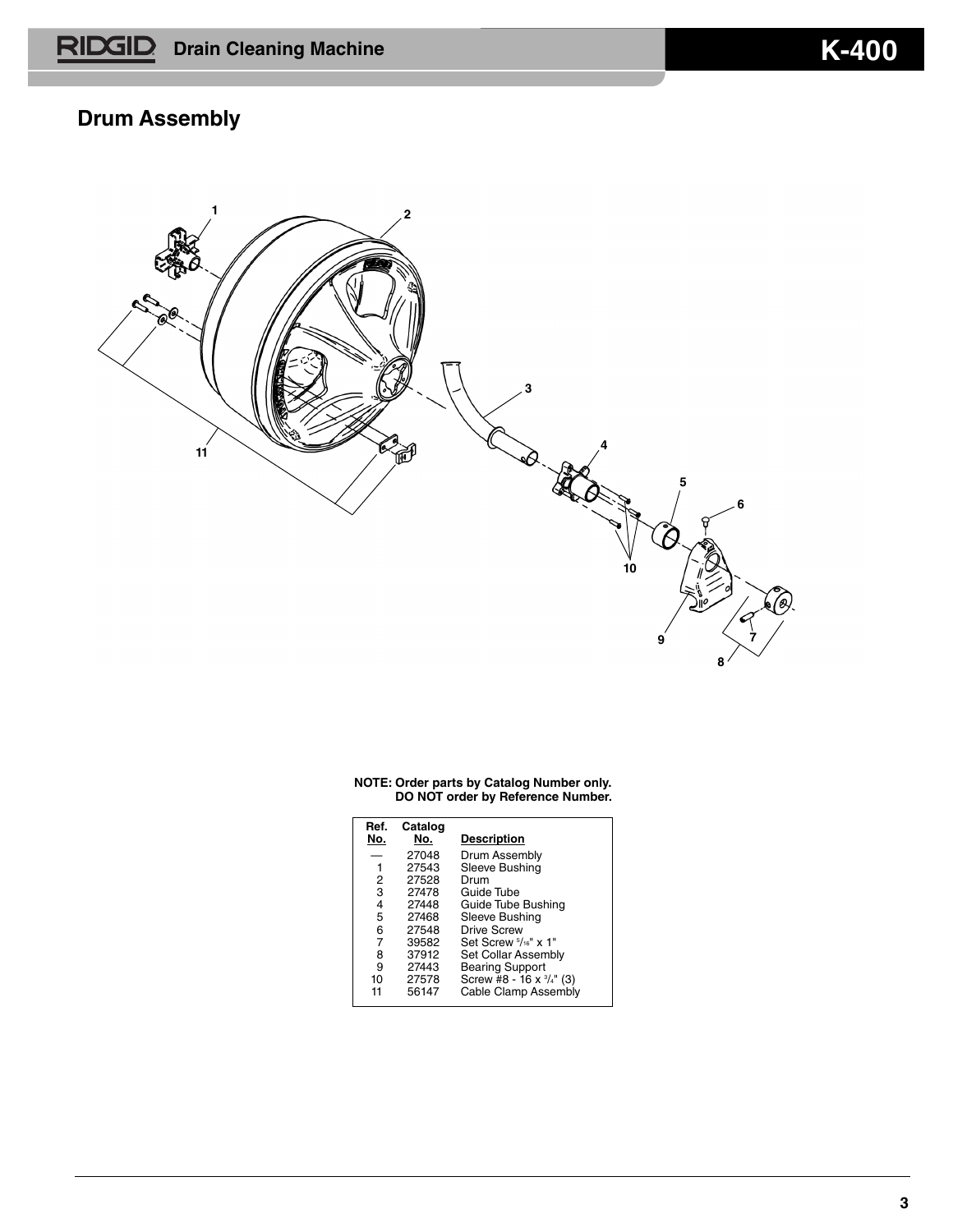# **AUTOFEED® Assembly - Type 2**



|  |  |  | NOTE: Order parts by Catalog Number only. |
|--|--|--|-------------------------------------------|
|  |  |  | DO NOT order by Reference Number.         |

| Ref. | Catalog |                                                  |
|------|---------|--------------------------------------------------|
| No.  | No.     | <b>Description</b>                               |
|      | 52343   | K400 Autofeed Assembly                           |
| 1    | 59585   | <b>Ball for Handle</b>                           |
| 2    | 93630   | Clutch Handle                                    |
| 3    | 53358   | Cover                                            |
| 4    | 43357   | Flat Washer #10 (3)                              |
| 5    | 68937   | Screw #10 x $\frac{1}{2}$ " (3)                  |
| 6    | 61130   | Screw $\frac{5}{16}$ -18 x $\frac{3}{4}$ Hex (2) |
| 7    | 60080   | Lock Washer <sup>5</sup> / <sub>6</sub> " (2)    |
| 8    | 53383   | <b>Mounting Bracket</b>                          |
| 9    | 53378   | <b>Bottom Roller Housing</b>                     |
| 10   | 53373   | Hinge Pin ¼-20                                   |
| 11   | 53368   | Spring                                           |
| 12   | 53363   | <b>Top Roller Housing</b>                        |
| 13   | 44760   | Bearing (6)                                      |
| 14   | 26997   | Screw %-16 x % Hex Soc BH (6)                    |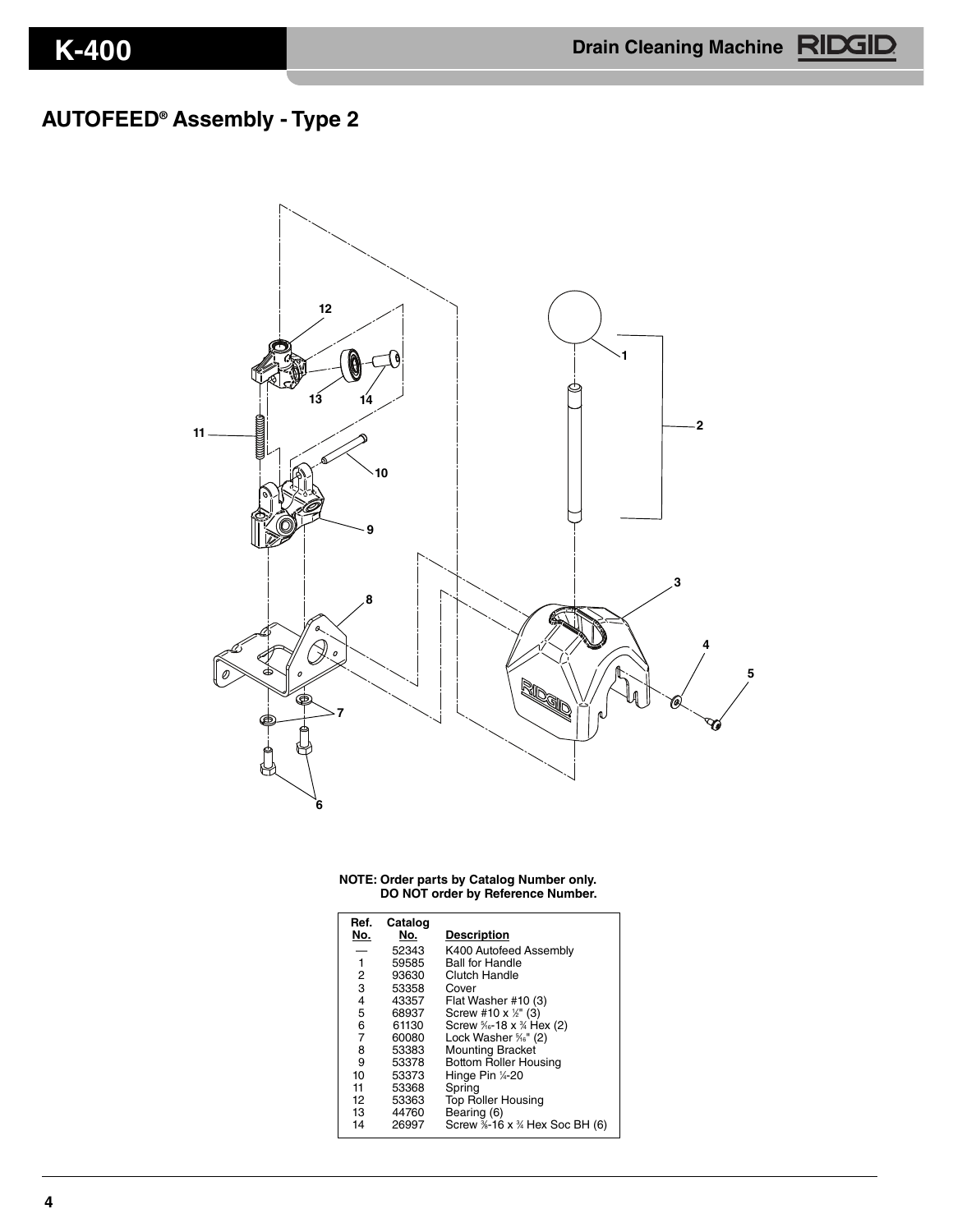### **Guide Hose Assembly**

**1 2**  $\bigotimes$ **3**

| Ref.<br>No. | Catalog<br>No. | <b>Description</b>   |
|-------------|----------------|----------------------|
|             | 26778          | Guide Hose Assembly  |
| 1           | 27603          | Guide Hose Bracket   |
| 2           | 72477          | Guide Hose Connector |
| з           | 27598          | Hose 2'              |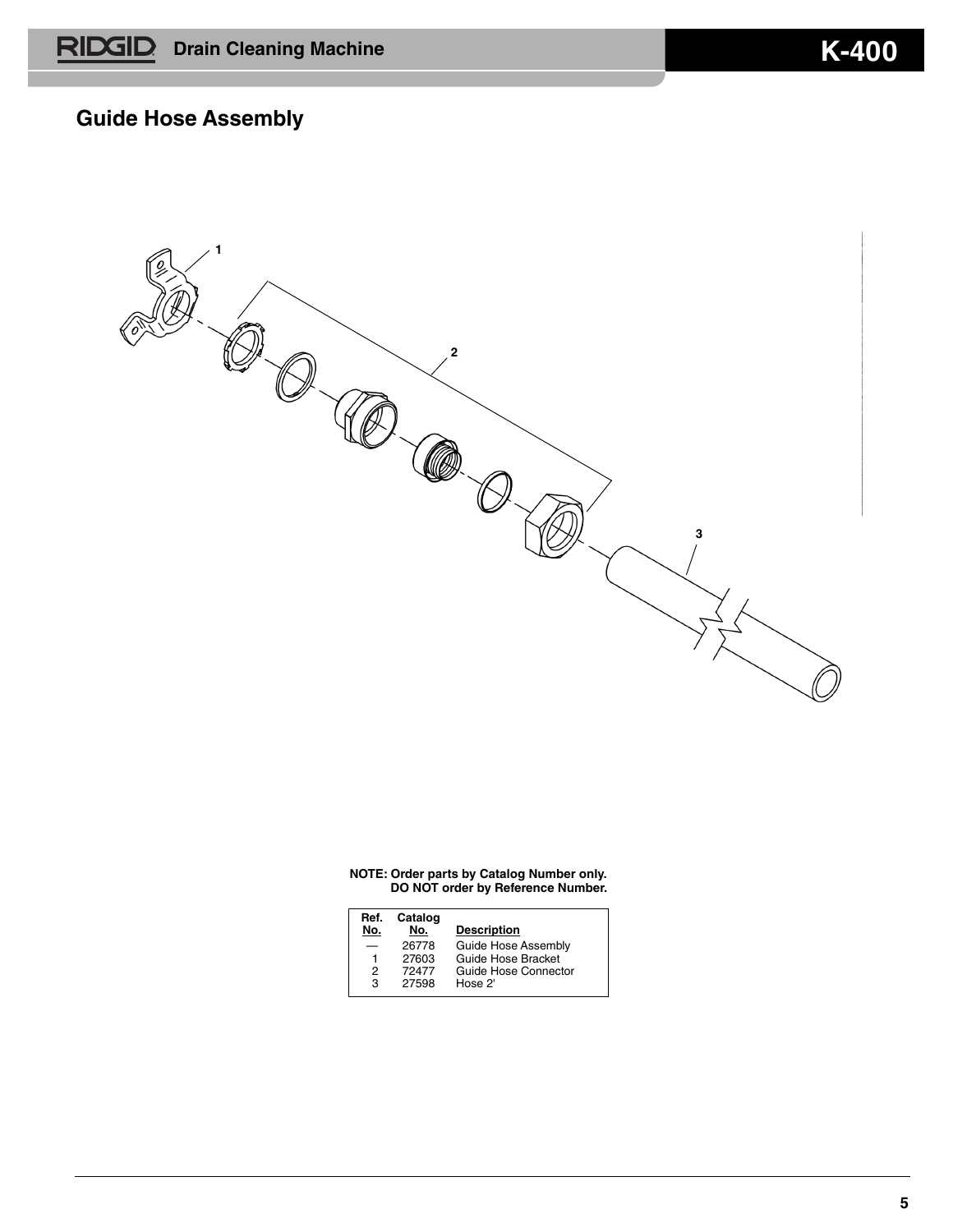### **Motor Components**



| Ref.<br>No.    | Catalog<br>No. | <b>Description</b>           |
|----------------|----------------|------------------------------|
| -              | 53333          | 120V 60Hz Motor Assembly     |
|                | 27623          | 220/240V 50Hz Motor Assembly |
| 1              | 27618          | <b>Safety Decal</b>          |
| $\overline{c}$ | 23507          | <b>Rubber Boot</b>           |
| 3              | 61490          | Switch Guard                 |
| 4              | 23512          | <b>Rubber Washer</b>         |
| 5              | 41817          | Switch                       |
| 6              | 44877          | Lead Wire Assembly           |
| 7              | 55688          | Thermal Overload             |
| 8              | 32992          | Air Switch                   |
| 9              | 65642          | Lock Nut                     |
| 10             | 96265          | <b>Strain Relief</b>         |
| 11             | 23687          | <b>FOR/REV Label</b>         |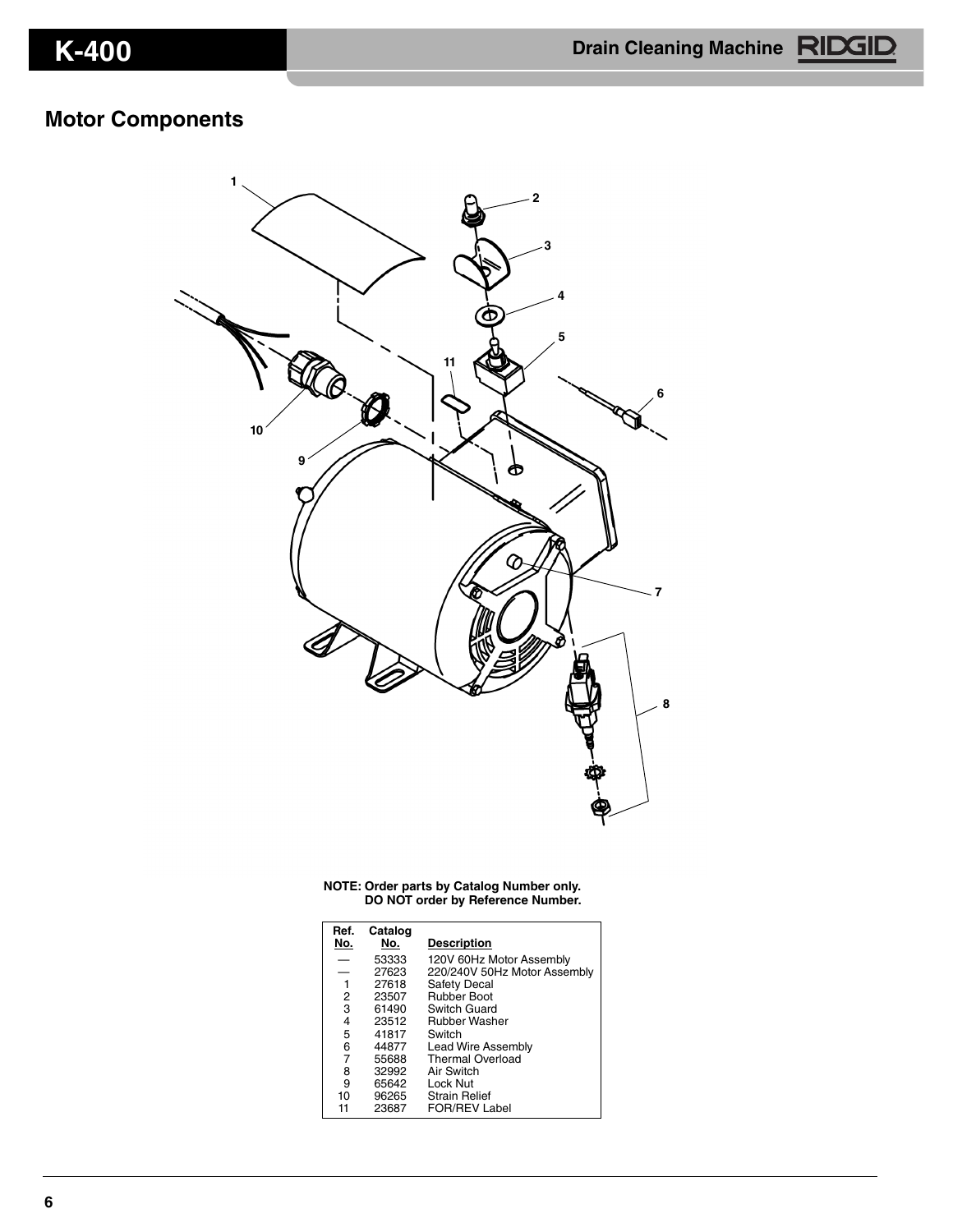# **Motor Components - 220V - 50Hz Europe**



| Ref. | Catalog |                          |
|------|---------|--------------------------|
| No.  | No.     | <b>Description</b>       |
| 1    | 27618   | <b>Safety Decal</b>      |
| 2    | 44862   | Switch                   |
| 3    | 44877   | Lead Wire Assembly       |
| 4    | 67412   | <b>Thermal Overload</b>  |
| 5    | 27583   | 220V 50Hz Motor Assy.    |
| 6    | 32992   | Air Switch               |
| 7    | 35142   | Hose Clamp               |
| 8    | 37967   | Foot Switch Assembly     |
| 9    | 39562   | 220V Power Cord (Europe) |
| 10   | 27187   | <b>Strain Relief</b>     |